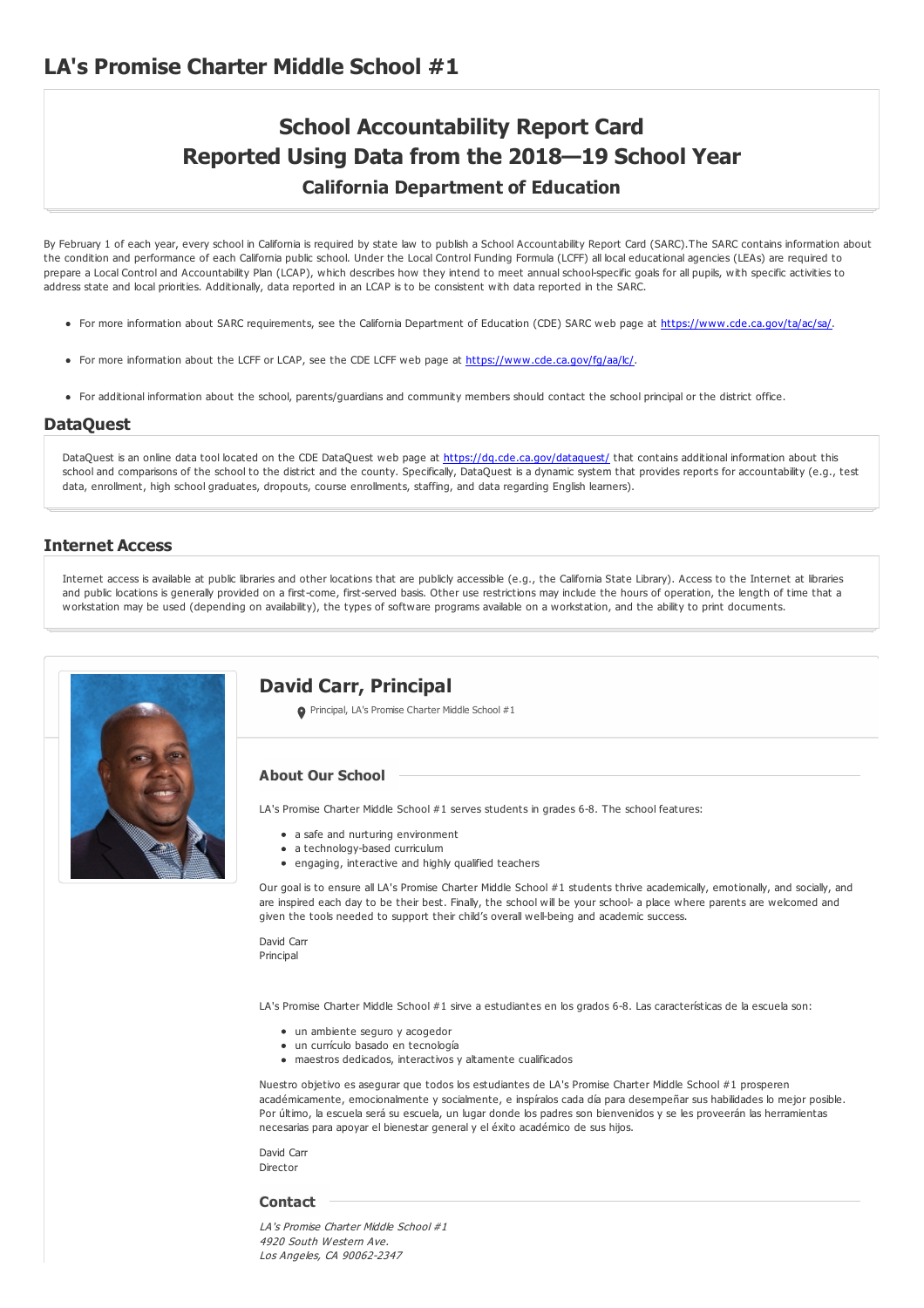Phone: 323-403-0770 Email: *[info@lapromisefund.org](mailto:info@lapromisefund.org)*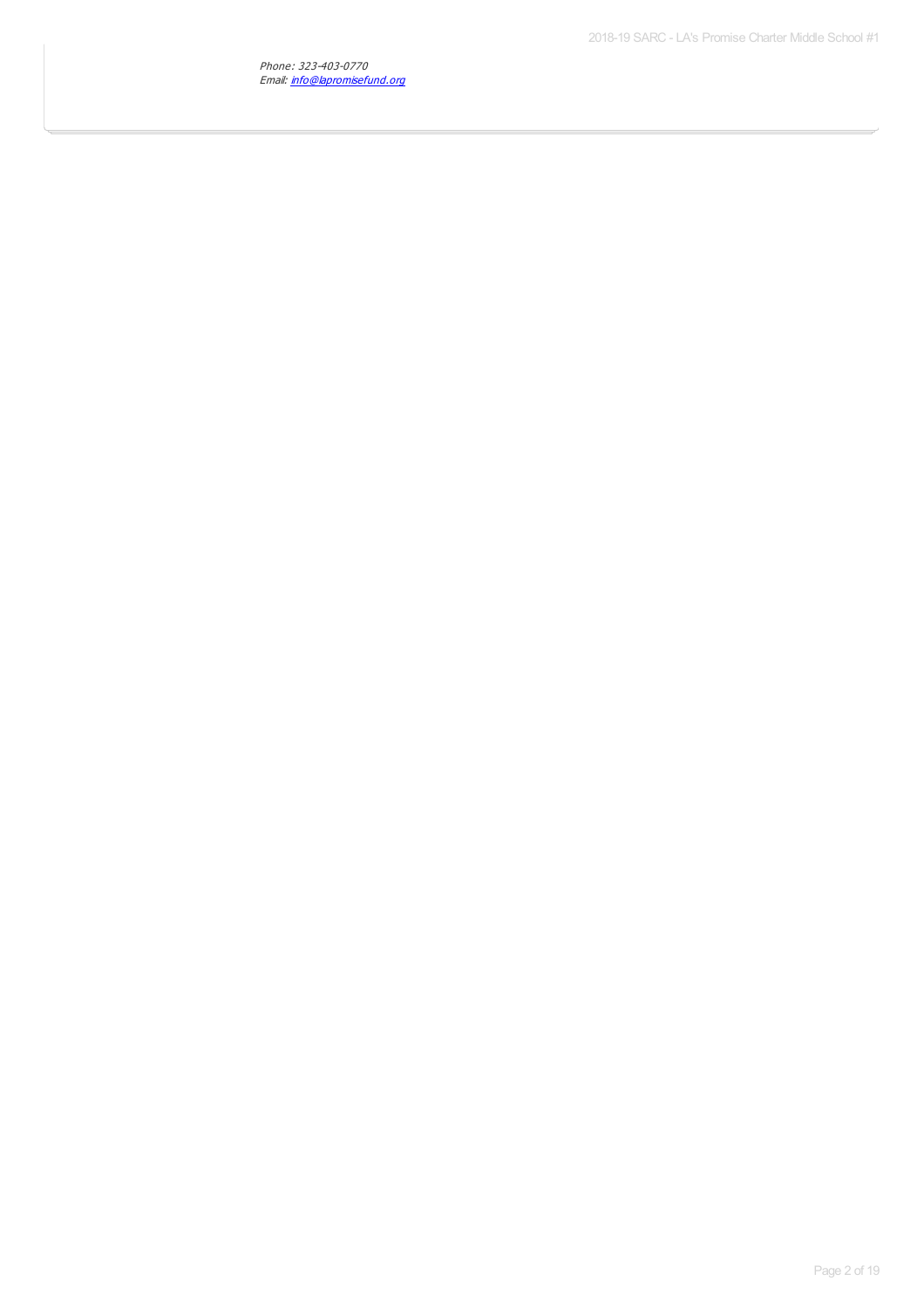# **About This School**

# **Contact Information (School Year 2019—20)**

| District Contact Information (School Year 2019-20) |                                       |  |  |  |
|----------------------------------------------------|---------------------------------------|--|--|--|
| <b>District Name</b>                               | LA's Promise Charter Middle School #1 |  |  |  |
| <b>Phone Number</b>                                | (323) 403-0770                        |  |  |  |
| Superintendent                                     | Donna Jacobson                        |  |  |  |
| <b>Email Address</b>                               | donnaj@lapromisefund.org              |  |  |  |
| Website                                            | www.lapcms.org                        |  |  |  |

| School Contact Information (School Year 2019-20)    |                                       |  |  |  |
|-----------------------------------------------------|---------------------------------------|--|--|--|
| <b>School Name</b>                                  | LA's Promise Charter Middle School #1 |  |  |  |
| <b>Street</b>                                       | 4920 South Western Ave.               |  |  |  |
| City, State, Zip                                    | Los Angeles, Ca, 90062-2347           |  |  |  |
| <b>Phone Number</b>                                 | 323-403-0770                          |  |  |  |
| Principal                                           | David Carr, Principal                 |  |  |  |
| <b>Email Address</b>                                | info@lapromisefund.org                |  |  |  |
| County-District-School 19101990134361<br>(CDS) Code |                                       |  |  |  |

Last updated: 2/1/2020

### **School Description and Mission Statement (School Year 2019—20)**

The mission of LA's Promise Charter Middle School #1 is to promote every student with the skills and proficiency needed to succeed in high school, college, leadership, and life.

Our vision is to transform education in South Los Angeles and become a hub that graduates all students prepared for healthy and successful lives, thereby radically improving the future of an entire community. We are committed to ensuring that every child receives an excellent education at our school.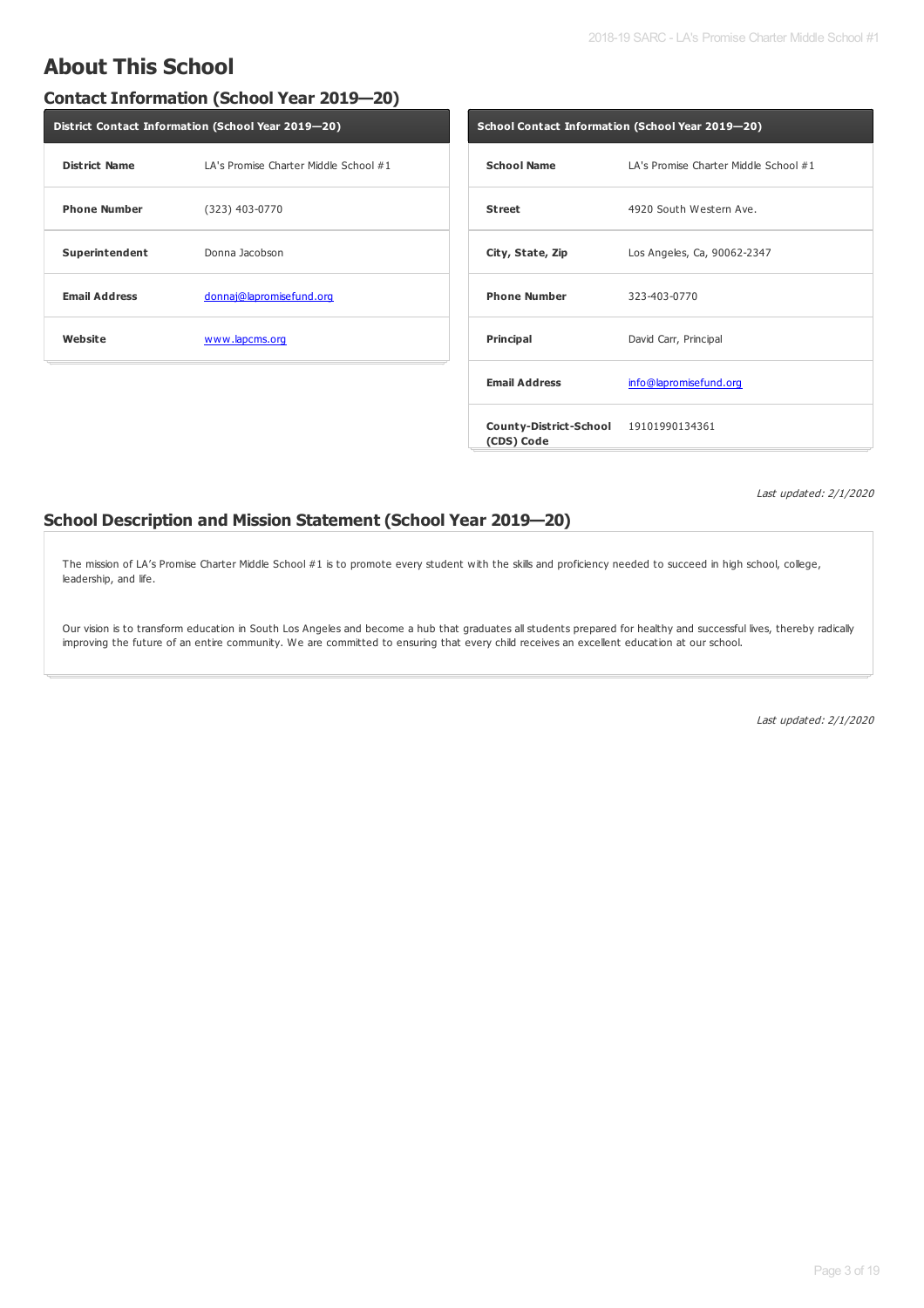#### 2018-19 SARC - LA's Promise Charter Middle School #1

# **Student Enrollment by Grade Level (School Year 2018—19)**

| <b>Grade Level</b>      | <b>Number of Students</b> |
|-------------------------|---------------------------|
| Grade 6                 | 68                        |
| Grade 7                 | 90                        |
| Grade 8                 | 88                        |
| <b>Total Enrollment</b> | 246                       |



Last updated: 2/1/2020

## **Student Enrollment by Student Group (School Year 2018—19)**

| <b>Student Group</b>                | <b>Percent of Total Enrollment</b> |
|-------------------------------------|------------------------------------|
| Black or African American           | 31.70 %                            |
| American Indian or Alaska Native    | $\frac{0}{0}$                      |
| <b>A</b> sian                       | 0.40%                              |
| Filipino                            | $\frac{0}{0}$                      |
| Hispanic or Latino                  | 65.90 %                            |
| Native Hawaiian or Pacific Islander | $\frac{0}{0}$                      |
| White                               | $\frac{0}{0}$                      |
| Two or More Races                   | 2.00%                              |
| <b>Student Group (Other)</b>        | <b>Percent of Total Enrollment</b> |
| Socioeconomically Disadvantaged     | 91.10 %                            |
| English Learners                    | 32.90%                             |
| Students with Disabilities          | 21.10%                             |
| Foster Youth                        | 0.80%                              |
| Homeless                            | 0.40%                              |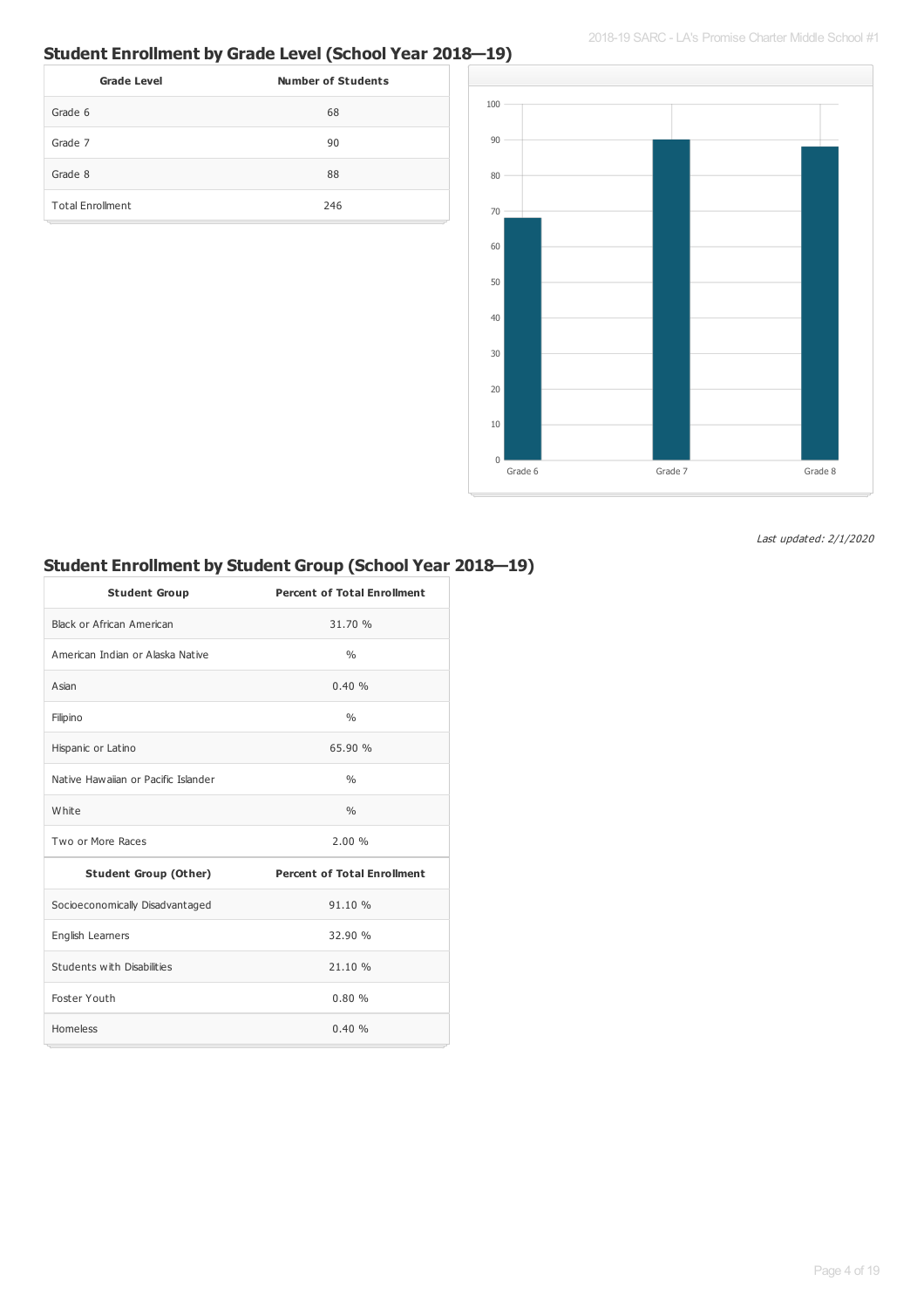# **A. Conditions of Learning**

# **State Priority: Basic**

The SARC provides the following information relevant to the State priority: Basic (Priority 1):

- Degree to which teachers are appropriately assigned and fully credentialed in the subject area and for the pupils they are teaching;
- Pupils have access to standards-aligned instructional materials; and
- School facilities are maintained in good repair

### **Teacher Credentials**

| <b>Teachers</b>                                                                   | School<br>2017<br>$-18$ | School<br>2018<br>$-19$ | School<br>2019<br>$-20$ | District<br>$2019 -$<br>20 |
|-----------------------------------------------------------------------------------|-------------------------|-------------------------|-------------------------|----------------------------|
| With Full Credential                                                              | 8                       | 11                      | 11                      | 11                         |
| Without Full Credential                                                           | 2                       | 2                       | 5                       | 5                          |
| Teachers Teaching Outside Subject<br>Area of Competence (with full<br>credential) | $\Omega$                | $\Omega$                | $\Omega$                | $\Omega$                   |



Last updated: 2/1/2020

#### **Teacher Misassignments and Vacant Teacher Positions**

| <b>Indicator</b>                                  | $2017 -$<br>18 | $2018 -$<br>19 | $2019 -$<br>20 |
|---------------------------------------------------|----------------|----------------|----------------|
| Misassignments of Teachers of English<br>Learners | 0              | 0              | $\Omega$       |
| Total Teacher Misassignments*                     | 0              | 0              | 0              |
| Vacant Teacher Positions                          |                |                | O              |



Note: "Misassignments" refers to the number of positions filled by teachers who lack legal authorization to teach that grade level, subject area, student group, etc. \* Total Teacher Misassignments includes the number of Misassignments of Teachers of English Learners.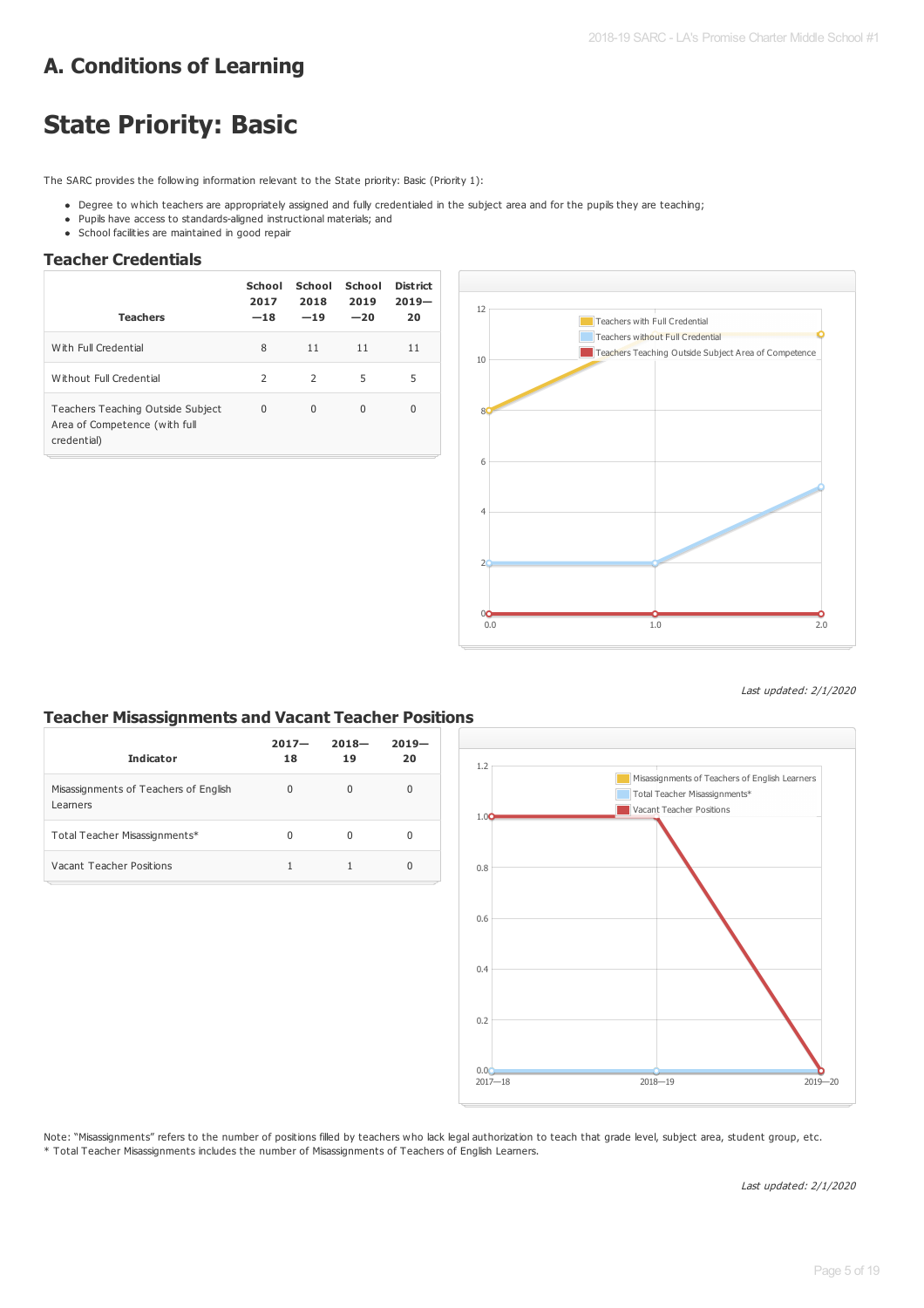## **Quality, Currency, Availability of Textbooks and Other Instructional Materials (School Year 2019—20)**

Year and month in which the data were collected: August 2019

| Subject                              | Textbooks and Other Instructional Materials/year of<br>Adoption           | <b>From Most Recent</b><br><b>Adoption?</b> | <b>Percent Students Lacking Own</b><br><b>Assigned Copy</b> |
|--------------------------------------|---------------------------------------------------------------------------|---------------------------------------------|-------------------------------------------------------------|
| Reading/Language Arts                | EngageNY, Grade 6-8<br>Speak: Bronx Masquerade<br>Achieve 3000<br>Cengage | Yes                                         | 0.00%                                                       |
| Mathematics                          | Illustrative Mathematics, Grade 6-8<br><b>IXL Math</b>                    | Yes                                         | 0.00%                                                       |
| Science                              | STEMscopes: NGSS, Grade 6-8                                               | Yes                                         | 0.00%                                                       |
| History-Social Science               | <b>History Alive! Grade 8</b><br>The DBQ Project: US History, Grade 8     | Yes                                         | 0.00%                                                       |
| Foreign Language                     |                                                                           |                                             | 0.00%                                                       |
| Health                               |                                                                           |                                             | 0.00%                                                       |
| Visual and Performing Arts           |                                                                           |                                             | $0.0 \%$                                                    |
| Science Lab Eqpmt (Grades<br>$9-12)$ | N/A                                                                       | N/A                                         | $0.0 \%$                                                    |

Note: Cells with N/A values do not require data.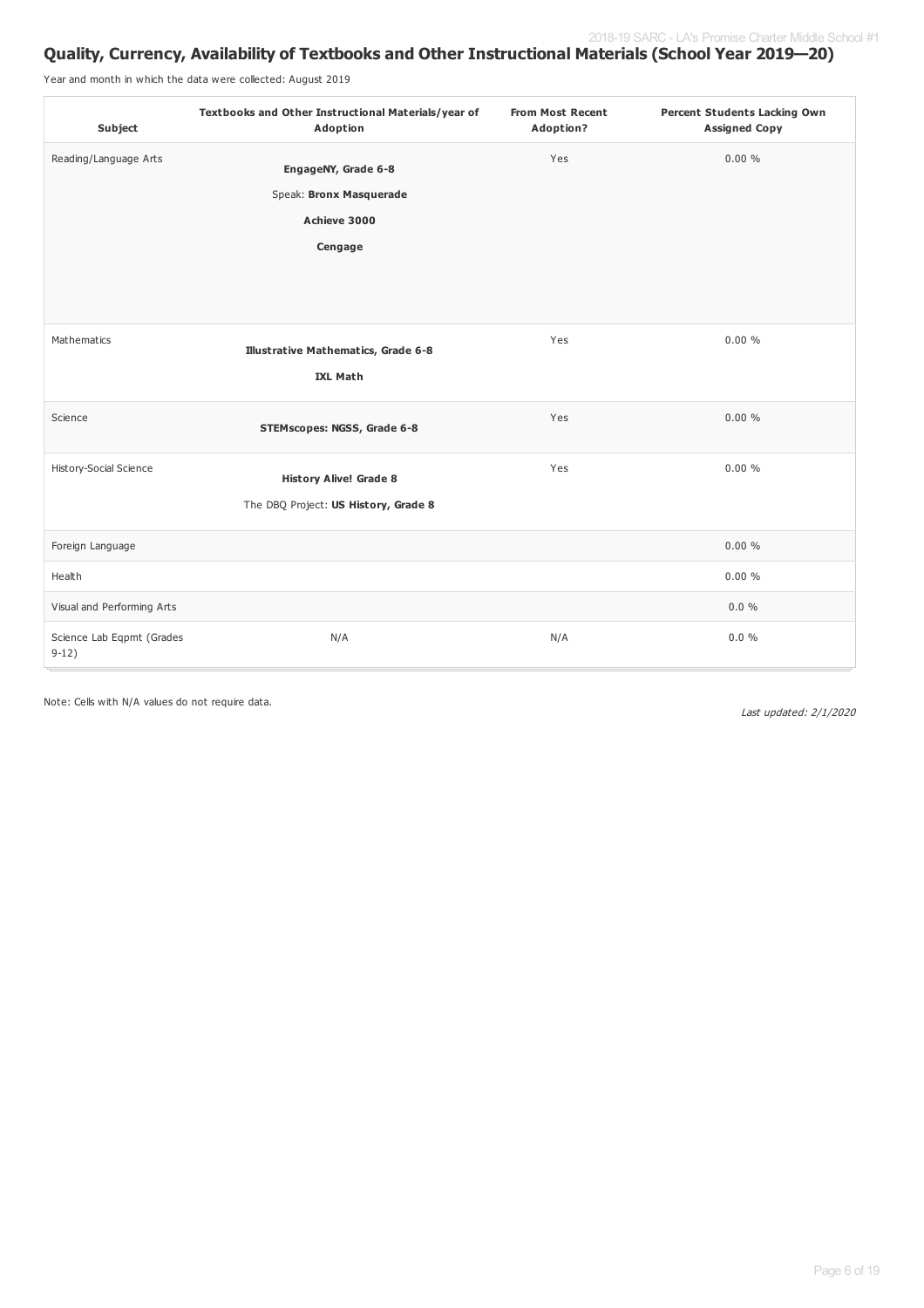#### **School Facility Conditions and Planned Improvements**

LA's Promise Charter Middle School #1 satisfactorily met all requirements for a facility in good repair in the most recent inspection conducted by the Los Angeles County Office of Education (LACOE) on November 15, 2019.

The school grounds consist of one building built in 1984 with a total of 11 classrooms, one multipurpose room, and several administrative and service-provider offices. The building has an approximate square footage of 9,000 SF with a maximum occupancy of 217. During this most recent facilities inspection, LACOE found all aspects of the grounds satisfactory with no corrective actions needed.

Custodial staff cleans the grounds throughout the day with additional cleaning when required as determined by the Principal and School Business Operations Manager. Any needed repairs or improvements are identified by the Principal and School Business Operations Manager and communicated to LA Promise Fund's Operations team. The Operations team executes any needed repairs or improvements outside school hours, if possible, for safety reasons.

Last updated: 2/1/2020

#### **School Facility Good Repair Status**

Year and month of the most recent FIT report: November 2019

| <b>System Inspected</b>                                                | Rating | Repair Needed and Action Taken or Planned |
|------------------------------------------------------------------------|--------|-------------------------------------------|
| <b>Systems:</b> Gas Leaks, Mechanical/HVAC, Sewer                      | Good   |                                           |
| <b>Interior: Interior Surfaces</b>                                     | Good   |                                           |
| <b>Cleanliness:</b> Overall Cleanliness, Pest/Vermin Infestation       | Good   |                                           |
| <b>Electrical: Electrical</b>                                          | Good   |                                           |
| <b>Restrooms/Fountains: Restrooms, Sinks/Fountains</b>                 | Good   |                                           |
| Safety: Fire Safety, Hazardous Materials                               | Good   |                                           |
| <b>Structural:</b> Structural Damage, Roofs                            | Good   |                                           |
| <b>External: Playground/School Grounds, Windows/Doors/Gates/Fences</b> | Good   |                                           |

#### **Overall Facility Rate**

Year and month of the most recent FIT report: November 2019

Overall Rating Good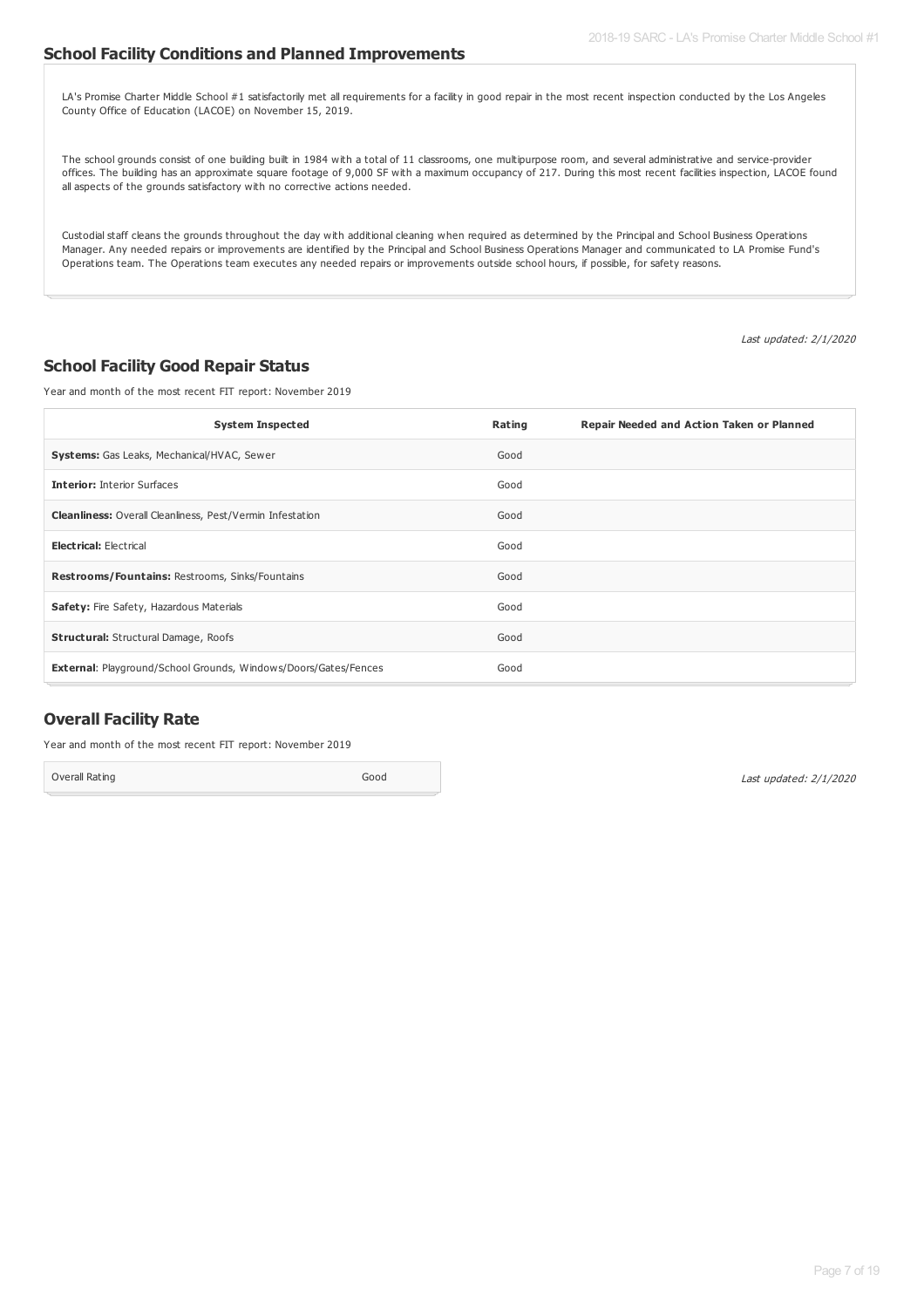# **B. Pupil Outcomes**

# **State Priority: Pupil Achievement**

The SARC provides the following information relevant to the State priority: Pupil Achievement (Priority 4):

- **Statewide assessments** (i.e., California Assessment of Student Performance and Progress [CAASPP] System, which includes the Smarter Balanced Summative Assessments for students in the general education population and the California Alternate Assessments [CAAs] for English language arts/literacy [ELA] and mathematics given in grades three through eight and grade eleven. Only eligible students may participate in the administration of the CAAs. CAAs items are aligned with alternate achievement standards, which are linked with the Common Core State Standards [CCSS] for students with the most significant cognitive disabilities); and
- The percentage of students who have successfully completed courses that satisfy the requirements for entrance to the University of California and the California State University, or career technical education sequences or programs of study.

#### **CAASPP Test Results in ELA and Mathematics for All Students Grades Three through Eight and Grade Eleven Percentage of Students Meeting or Exceeding the State Standard**

| <b>Subject</b>                                       | School<br>$2017 - 18$ | <b>School</b><br>$2018 - 19$ | <b>District</b><br>$2017 - 18$ | <b>District</b><br>$2018 - 19$ | State<br>$2017 - 18$ | State<br>$2018 - 19$ |
|------------------------------------------------------|-----------------------|------------------------------|--------------------------------|--------------------------------|----------------------|----------------------|
| English Language Arts / Literacy (grades 3-8 and 11) | 16.0%                 | 15.0%                        | 16.0%                          | 15.0%                          | 50.0%                | 50.0%                |
| Mathematics (grades 3-8 and 11)                      | $9.0\%$               | 8.0%                         | 9.0%                           | 8.0%                           | 38.0%                | 39.0%                |

Note: Percentages are not calculated when the number of students tested is ten or less, either because the number of students in this category is too small for statistical accuracy or to protect student privacy.

Note: ELA and Mathematics test results include the Smarter Balanced Summative Assessment and the CAA. The "Percent Met or Exceeded" is calculated by taking the total number of students who met or exceeded the standard on the Smarter Balanced Summative Assessment plus the total number of students who met the standard (i.e., achieved Level 3-Alternate) on the CAAs divided by the total number of students who participated in both assessments.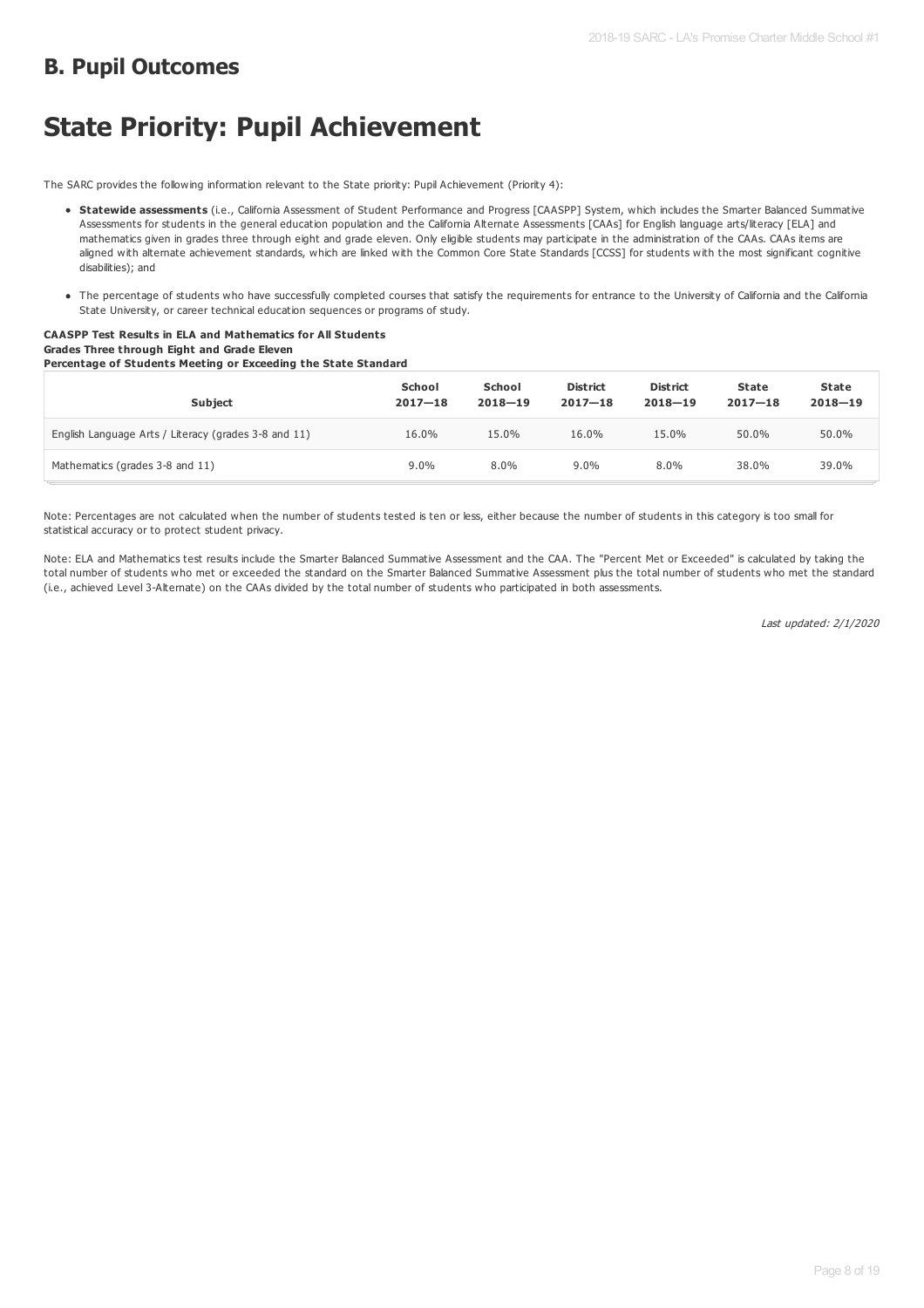#### **CAASPP Test Results in ELA by Student Group Grades Three through Eight and Grade Eleven (School Year 2018—19)**

| <b>Student Group</b>                          | <b>Total Enrollment</b>  | <b>Number Tested</b>                                | <b>Percent Tested</b>    | <b>Percent Not Tested</b>                           | <b>Percent Met or Exceeded</b> |
|-----------------------------------------------|--------------------------|-----------------------------------------------------|--------------------------|-----------------------------------------------------|--------------------------------|
| All Students                                  | 259                      | 251                                                 | 96.91%                   | 3.09%                                               | 15.14%                         |
| Male                                          | 144                      | 140                                                 | 97.22%                   | 2.78%                                               | 12.86%                         |
| Female                                        | 115                      | 111                                                 | 96.52%                   | 3.48%                                               | 18.02%                         |
| Black or African American                     | 84                       | 82                                                  | 97.62%                   | 2.38%                                               | 13.41%                         |
| American Indian or Alaska Native              | --                       | $\hspace{0.05cm} -\hspace{0.05cm} -\hspace{0.05cm}$ | $\hspace{0.05cm} \ldots$ | $\hspace{0.05cm} -\hspace{0.05cm} -\hspace{0.05cm}$ |                                |
| Asian                                         | $\hspace{0.05cm} \ldots$ | $\hspace{0.05cm} -\hspace{0.05cm} -\hspace{0.05cm}$ | $\overline{\phantom{a}}$ | $\hspace{0.05cm} -\hspace{0.05cm} -\hspace{0.05cm}$ |                                |
| Filipino                                      |                          |                                                     |                          |                                                     |                                |
| Hispanic or Latino                            | 167                      | 162                                                 | 97.01%                   | 2.99%                                               | 15.43%                         |
| Native Hawaiian or Pacific Islander           |                          |                                                     |                          |                                                     |                                |
| White                                         |                          |                                                     |                          |                                                     |                                |
| Two or More Races                             | $\hspace{0.05cm} \ldots$ | $\hspace{0.05cm} -\hspace{0.05cm}$                  | $\hspace{0.05cm} -$      | $\hspace{0.05cm} -\hspace{0.05cm} -\hspace{0.05cm}$ |                                |
| Socioeconomically Disadvantaged               | 237                      | 230                                                 | 97.05%                   | 2.95%                                               | 14.78%                         |
| English Learners                              | 105                      | 102                                                 | 97.14%                   | 2.86%                                               | 7.84%                          |
| Students with Disabilities                    | 66                       | 65                                                  | 98.48%                   | 1.52%                                               | 6.15%                          |
| Students Receiving Migrant Education Services |                          |                                                     |                          |                                                     |                                |
| Foster Youth                                  | $\hspace{0.05cm} \ldots$ | $\hspace{0.05cm} -\hspace{0.05cm} -\hspace{0.05cm}$ | $\overline{\phantom{a}}$ | $-\!$                                               |                                |
| Homeless                                      | --                       | $\overline{\phantom{a}}$                            | $\overline{a}$           | $\hspace{0.05cm} -\hspace{0.05cm} -\hspace{0.05cm}$ | $\overline{\phantom{a}}$       |

Note: ELA test results include the Smarter Balanced Summative Assessment and the CAA. The "Percent Met or Exceeded" is calculated by taking the total number of students who met or exceeded the standard on the Smarter Balanced Summative Assessment plus the total number of students who met the standard (i.e., achieved Level 3-Alternate) on the CAAs divided by the total number of students who participated in both assessments.

Note: Double dashes (--) appear in the table when the number of students is ten or less, either because the number of students in this category is too small for statistical accuracy or to protect student privacy.

Note: The number of students tested includes all students who participated in the test whether they received a score or not; however, the number of students tested is not the number that was used to calculate the achievement level percentages. The achievement level percentages are calculated using only students who received scores.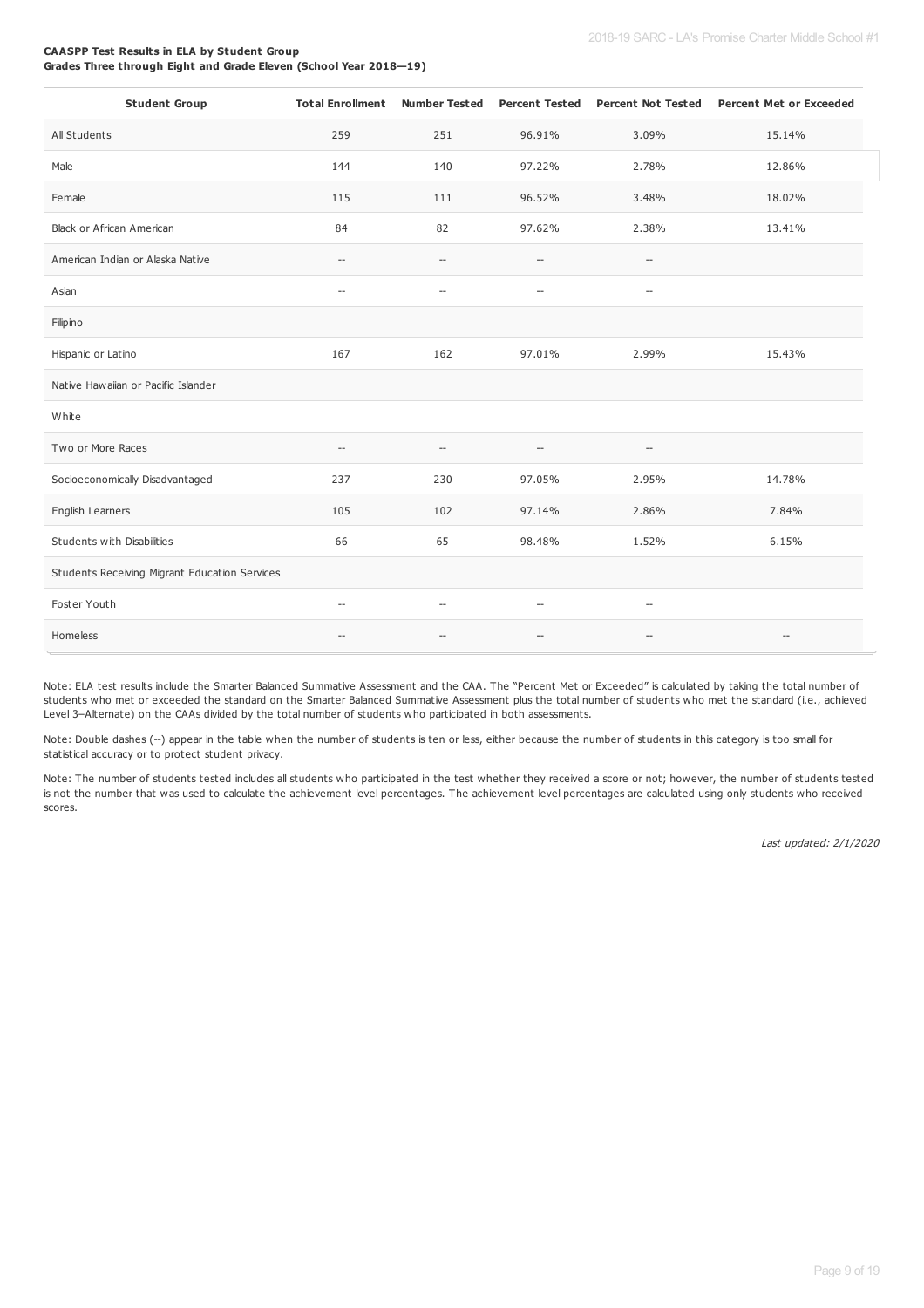#### **CAASPP Test Results in Mathematics by Student Group Grades Three through Eight and Grade Eleven (School Year 2018—19)**

| <b>Student Group</b>                          | <b>Total Enrollment</b>            |                                                     | Number Tested  Percent Tested |                                                     | Percent Not Tested  Percent Met or Exceeded         |
|-----------------------------------------------|------------------------------------|-----------------------------------------------------|-------------------------------|-----------------------------------------------------|-----------------------------------------------------|
| All Students                                  | 259                                | 252                                                 | 97.30%                        | 2.70%                                               | 7.54%                                               |
| Male                                          | 144                                | 140                                                 | 97.22%                        | 2.78%                                               | 7.14%                                               |
| Female                                        | 115                                | 112                                                 | 97.39%                        | 2.61%                                               | 8.04%                                               |
| Black or African American                     | 84                                 | 81                                                  | 96.43%                        | 3.57%                                               | 4.94%                                               |
| American Indian or Alaska Native              | $\hspace{0.05cm} -$                | $\hspace{0.05cm} -\hspace{0.05cm} -\hspace{0.05cm}$ | $\overline{\phantom{a}}$      | $\hspace{0.05cm} -\hspace{0.05cm} -\hspace{0.05cm}$ |                                                     |
| Asian                                         | $\overline{\phantom{a}}$           | $\hspace{0.05cm} -\hspace{0.05cm} -\hspace{0.05cm}$ | $\hspace{0.05cm} -$           | $\hspace{0.05cm} -\hspace{0.05cm} -\hspace{0.05cm}$ |                                                     |
| Filipino                                      |                                    |                                                     |                               |                                                     |                                                     |
| Hispanic or Latino                            | 167                                | 163                                                 | 97.60%                        | 2.40%                                               | 9.20%                                               |
| Native Hawaiian or Pacific Islander           |                                    |                                                     |                               |                                                     |                                                     |
| White                                         |                                    |                                                     |                               |                                                     |                                                     |
| Two or More Races                             | $\overline{\phantom{a}}$           | $\hspace{0.05cm} -\hspace{0.05cm} -\hspace{0.05cm}$ | $\overline{\phantom{a}}$      | $\hspace{0.05cm} -\hspace{0.05cm} -\hspace{0.05cm}$ |                                                     |
| Socioeconomically Disadvantaged               | 237                                | 231                                                 | 97.47%                        | 2.53%                                               | 7.79%                                               |
| English Learners                              | 105                                | 104                                                 | 99.05%                        | 0.95%                                               | 3.85%                                               |
| Students with Disabilities                    | 66                                 | 64                                                  | 96.97%                        | 3.03%                                               | 3.13%                                               |
| Students Receiving Migrant Education Services |                                    |                                                     |                               |                                                     |                                                     |
| Foster Youth                                  | $\hspace{0.05cm} -\hspace{0.05cm}$ | $\overline{\phantom{a}}$                            | $\overline{\phantom{a}}$      | $-\!$                                               |                                                     |
| Homeless                                      | --                                 | $\overline{\phantom{a}}$                            | $\overline{a}$                | --                                                  | $\hspace{0.05cm} -\hspace{0.05cm} -\hspace{0.05cm}$ |

Note: Mathematics test results include the Smarter Balanced Summative Assessment and the CAA. The "Percent Met or Exceeded" is calculated by taking the total number of students who met or exceeded the standard on the Smarter Balanced Summative Assessment plus the total number of students who met the standard (i.e., achieved Level 3–Alternate) on the CAAs divided by the total number of students who participated in both assessments.

Note: Double dashes (--) appear in the table when the number of students is ten or less, either because the number of students in this category is too small for statistical accuracy or to protect student privacy.

Note: The number of students tested includes all students who participated in the test whether they received a score or not; however, the number of students tested is not the number that was used to calculate the achievement level percentages. The achievement level percentages are calculated using only students who received scores.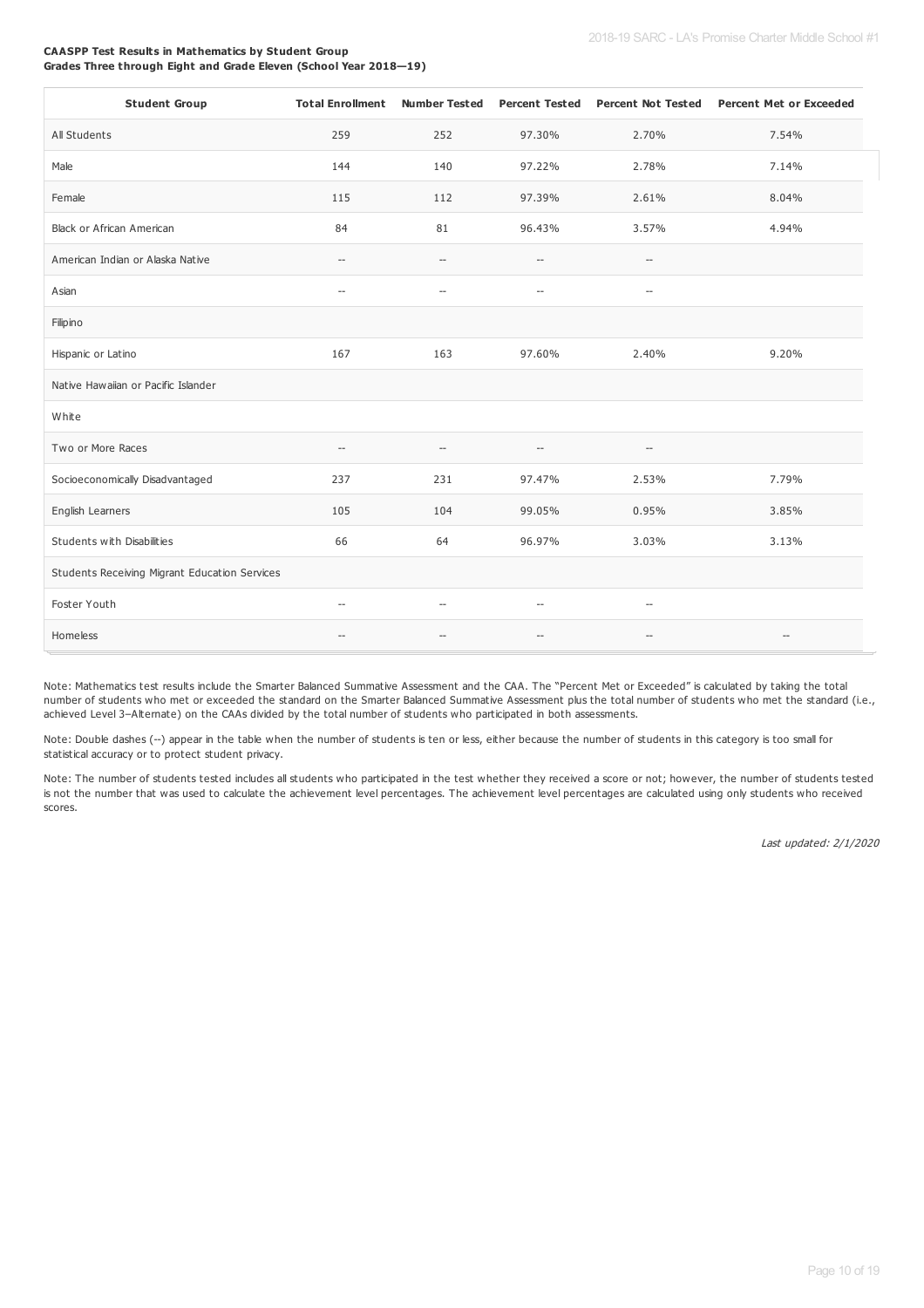#### **CAASPP Test Results in Science for All Students Grades Five, Eight and High School Percentage of Students Meeting or Exceeding the State Standard**

| <b>Subject</b>                         | <b>School</b> | <b>School</b> | <b>District</b> | <b>District</b> | <b>State</b> | <b>State</b> |
|----------------------------------------|---------------|---------------|-----------------|-----------------|--------------|--------------|
|                                        | $2017 - 18$   | $2018 - 19$   | $2017 - 18$     | $2018 - 19$     | $2017 - 18$  | $2018 - 19$  |
| Science (grades 5, 8, and high school) | N/A           | N/A           | N/A             | N/A             | N/A          | N/A          |

#### Note: Cells with N/A values do not require data.

Note: This is a placeholder for the California Science Test (CAST) which was administered operationally during the 2018–19 school year. However, these data are not available for inclusion in the 2018–19 SARC posting due February 1, 2020. These data will be included in the 2019–20 SARC posting due February 1, 2021.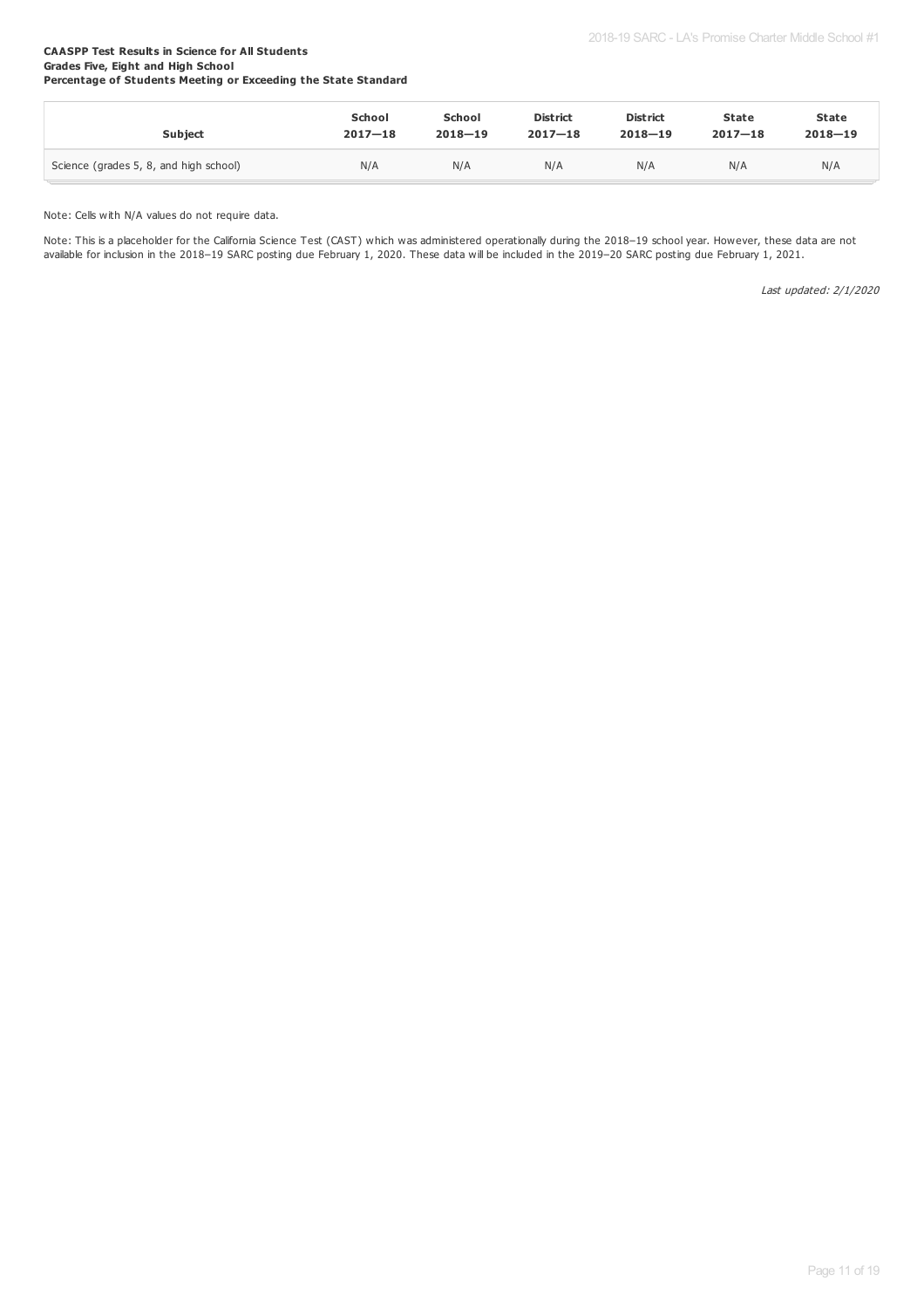# **State Priority: Other Pupil Outcomes**

The SARC provides the following information relevant to the State priority: Other Pupil Outcomes (Priority 8):

Pupil outcomes in the subject area of physical education

# **California Physical Fitness Test Results (School Year 2018—19)**

| Grade | Percentage of Students Meeting Four of Six | Percentage of Students Meeting Five of Six | Percentage of Students Meeting Six of Six |
|-------|--------------------------------------------|--------------------------------------------|-------------------------------------------|
| Level | <b>Fitness Standards</b>                   | <b>Fitness Standards</b>                   | <b>Fitness Standards</b>                  |
|       | 17.40%                                     | 29.30%                                     | 38.00%                                    |

Note: Percentages are not calculated and double dashes (--) appear in the table when the number of students tested is ten or less, either because the number of students in this category is too small for statistical accuracy or to protect student privacy.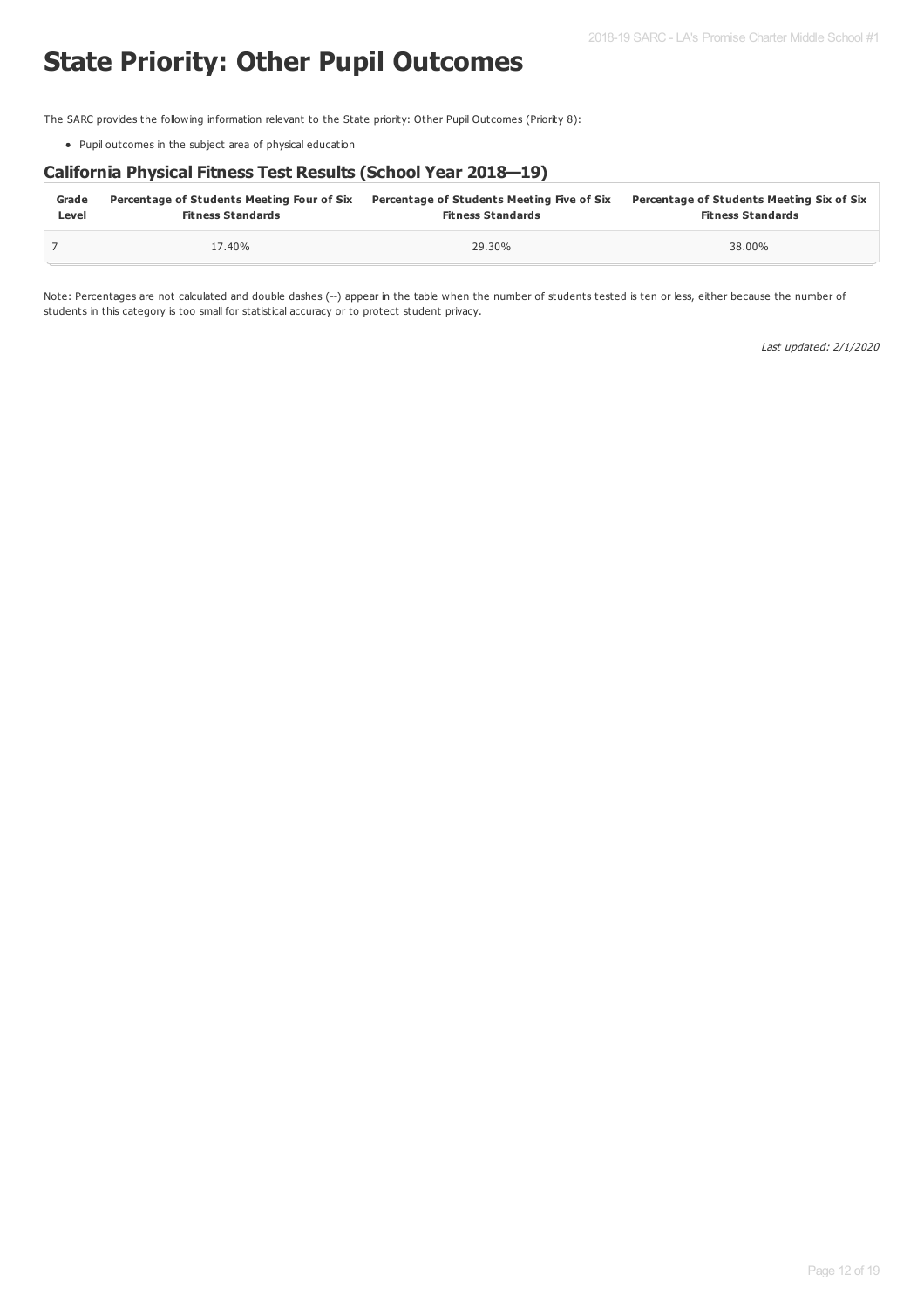# **C. Engagement**

# **State Priority: Parental Involvement**

The SARC provides the following information relevant to the State priority: Parental Involvement (Priority 3):

Efforts the school district makes to seek parent input in making decisions for the school district and each school site

#### **Opportunities for Parental Involvement (School Year 2019—20)**

LA Promise Fund believes parents are key stakeholders helping us guide and prepare students within our network for success in college, career, and life. Our signature Promise Parent program is composed of various engagement opportunities for parents/guardians within the Promise network. Our Parent Centers serve as community hubs to provide such opportunities, which include but are not limited to: the Promise Volunteer Program, Promise Parent College, the School2Home workshop series, School Site Council and a diverse offering of academic and empowerment workshops and trainings. Our goal is to continue cultivating a college-going culture in South Los Angeles, by providing pathways to college and career-readiness. For more information contact Monica Cardona, Director of Parent Engagement for LA Promise Fund, at monicac@lapromisefund.org or (213) 745-4928 ext. 5131.

# **State Priority: Pupil Engagement**

Last updated: 2/1/2020

The SARC provides the following information relevant to the State priority: Pupil Engagement (Priority 5):

- High school dropout rates; and
- $\bullet$  High school graduation rates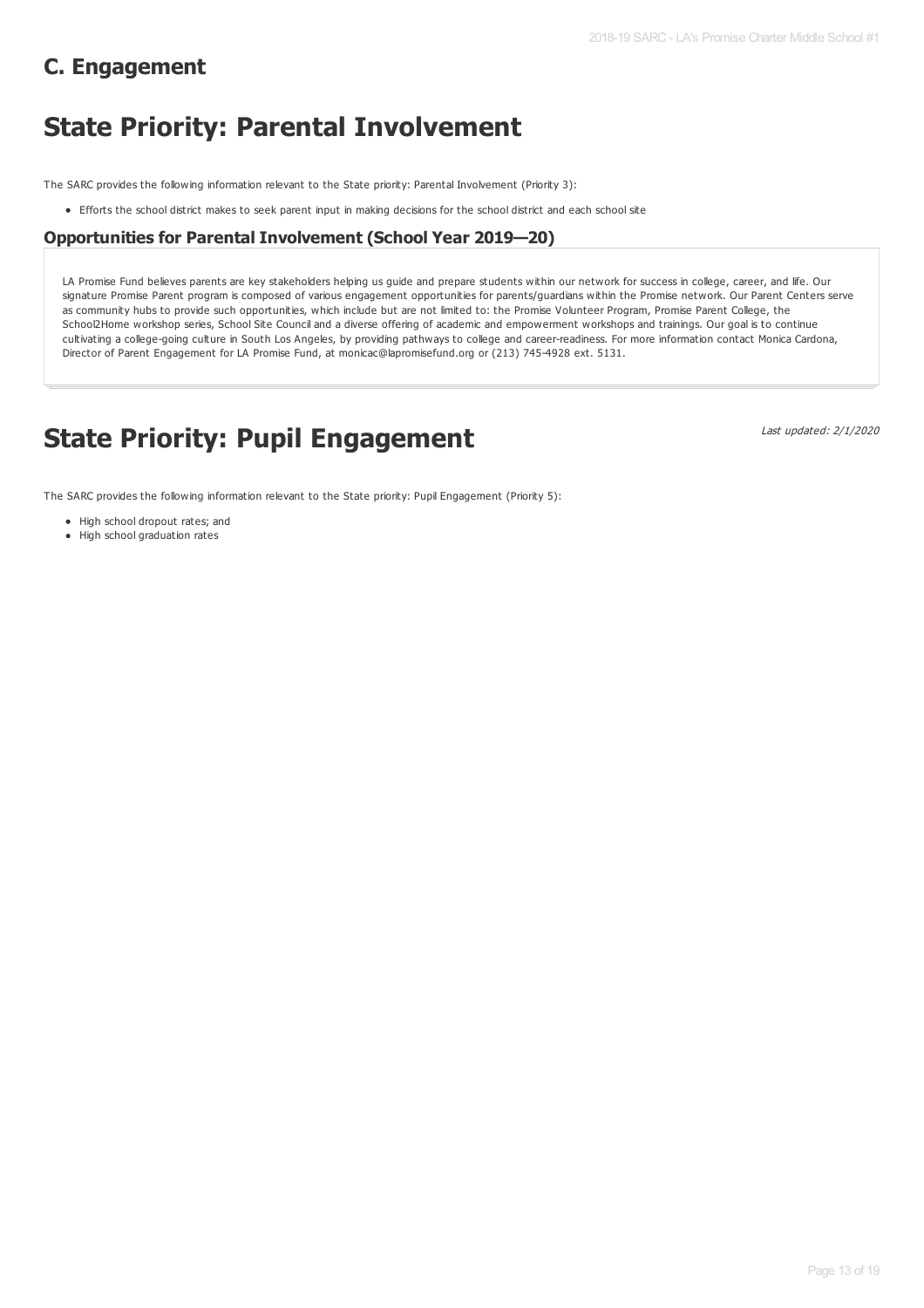# **State Priority: School Climate**

The SARC provides the following information relevant to the State priority: School Climate (Priority 6):

- Pupil suspension rates;
- Pupil expulsion rates; and
- Other local measures on the sense of safety

#### **Suspensions and Expulsions**

| Rate        | <b>School</b><br>$2016 - 17$ | <b>School</b><br>$2017 - 18$ | School<br>$2018 - 19$ | <b>District</b><br>$2016 - 17$ | <b>District</b><br>$2017 - 18$ | <b>District</b><br>$2018 - 19$ | <b>State</b><br>$2016 - 17$ | State<br>$2017 - 18$ | <b>State</b><br>$2018 - 19$ |
|-------------|------------------------------|------------------------------|-----------------------|--------------------------------|--------------------------------|--------------------------------|-----------------------------|----------------------|-----------------------------|
| Suspensions | 2.20%                        | 2.40%                        | 1.00%                 | 2.20%                          | 2.40%                          | 1.00%                          | 3.60%                       | 3.50%                | 3.50%                       |
| Expulsions  | $0.00\%$                     | $0.00\%$                     | $0.00\%$              | $0.00\%$                       | $0.00\%$                       | $0.00\%$                       | 0.10%                       | 0.10%                | 0.10%                       |

Last updated: 2/1/2020

#### **School Safety Plan (School Year 2019—20)**

LA's Promise Charter Middle School #1 has a comprehensive safety plan in place. The current Safe School Plan was discussed and reviewed with the School Site Council consisting of various stakeholder groups - school leaders, teachers, parents, students- on 10/13/19, 11/13/19 and 1/16/20. The plan is pending final approval by our Schools Committee on February 6, 2020.

The LA's Promise Charter Middle School #1 School Safety Plan covers, among others, the following elements in detail:

- What to do in case of a fire
- What to do in case of a lockdown
- What to do in case of an earthquake
- What to do in case of a bomb threat
- What to do in case of a medical emergency

Specific instructions for the above scenarios as well as many others are laid out in detail. Additionally, emergency phone numbers, evacuation routes and instructions, building information, designated contacts, and log templates are included.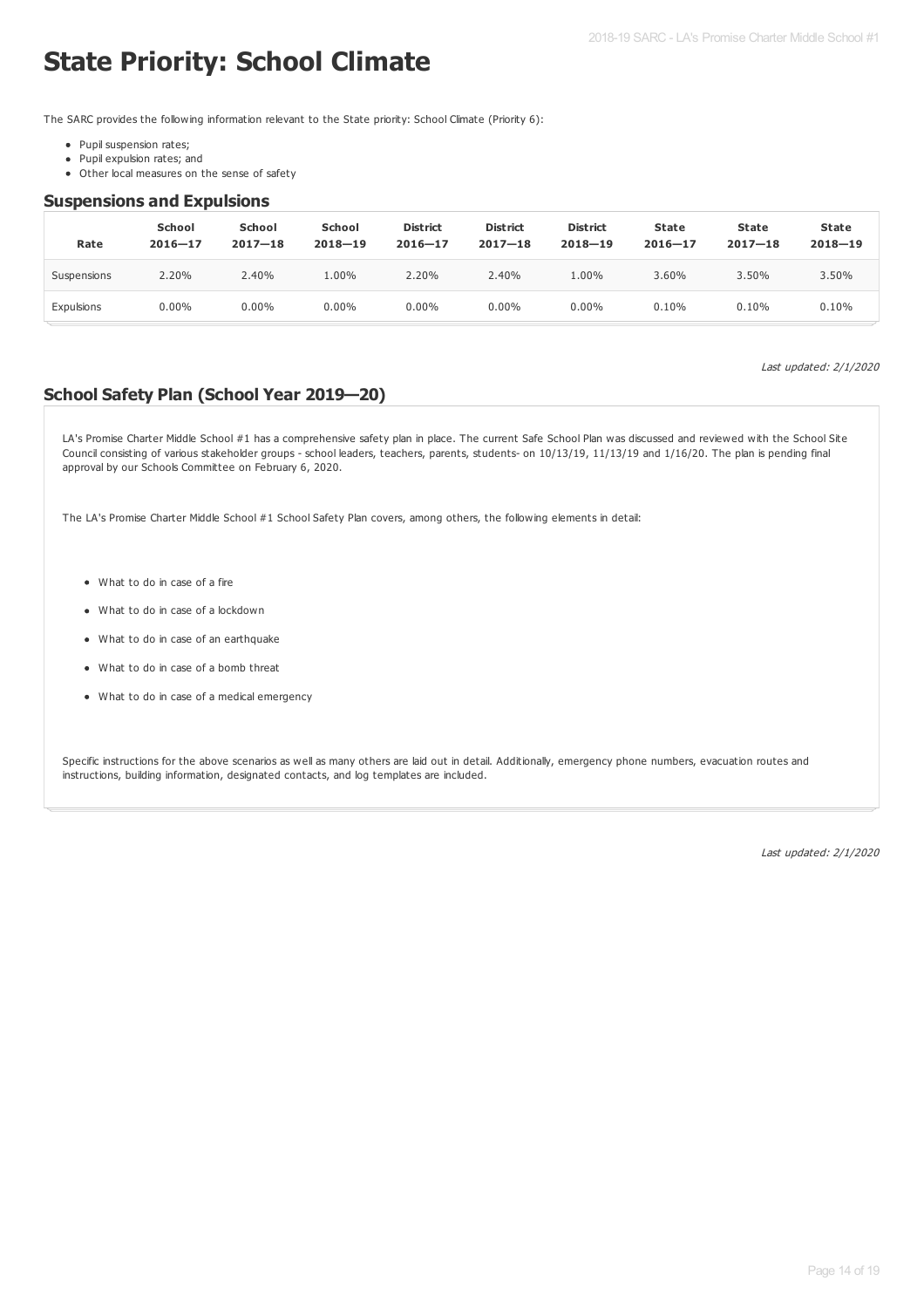# **D. Other SARC Information**

The information in this section is required to be in the SARC but is not included in the state priorities for LCFF.

## **Average Class Size and Class Size Distribution (Elementary) School Year (2016—17)**

| <b>Grade Level</b> | <b>Average Class Size</b> | Number of Classes *<br>$1 - 20$ | Number of Classes *<br>$21 - 32$ | Number of Classes *<br>$33+$ |
|--------------------|---------------------------|---------------------------------|----------------------------------|------------------------------|
| K                  |                           |                                 |                                  |                              |
| 1                  |                           |                                 |                                  |                              |
| $\overline{2}$     |                           |                                 |                                  |                              |
| 3                  |                           |                                 |                                  |                              |
| $\overline{4}$     |                           |                                 |                                  |                              |
| 5                  |                           |                                 |                                  |                              |
| 6                  | 14.00                     | 51                              | 3                                |                              |
| Other**            |                           |                                 |                                  |                              |

\* Number of classes indicates how many classes fall into each size category (a range of total students per class).

\*\* "Other" category is for multi-grade level classes.

### **Average Class Size and Class Size Distribution (Elementary) School Year (2017—18)**

| <b>Grade Level</b> | <b>Average Class Size</b> | Number of Classes *<br>$1 - 20$ | Number of Classes *<br>$21 - 32$ | Number of Classes *<br>$33+$ |
|--------------------|---------------------------|---------------------------------|----------------------------------|------------------------------|
| К                  |                           |                                 |                                  |                              |
| 1                  |                           |                                 |                                  |                              |
| $\overline{2}$     |                           |                                 |                                  |                              |
| 3                  |                           |                                 |                                  |                              |
| $\overline{4}$     |                           |                                 |                                  |                              |
| 5                  |                           |                                 |                                  |                              |
| 6                  | 20.00                     | 17                              | 24                               | 1                            |
| Other**            |                           |                                 |                                  |                              |

\* Number of classes indicates how many classes fall into each size category (a range of total students per class).

\*\* "Other" category is for multi-grade level classes.

## **Average Class Size and Class Size Distribution (Elementary) School Year (2018—19)**

| <b>Grade Level</b> | <b>Average Class Size</b> | Number of Classes *<br>$1 - 20$ | Number of Classes *<br>$21 - 32$ | Number of Classes *<br>$33+$ |
|--------------------|---------------------------|---------------------------------|----------------------------------|------------------------------|
| K                  |                           |                                 |                                  |                              |
|                    |                           |                                 |                                  |                              |
| 2                  |                           |                                 |                                  |                              |
| 3                  |                           |                                 |                                  |                              |
| $\overline{4}$     |                           |                                 |                                  |                              |
| 5                  |                           |                                 |                                  |                              |
| 6                  | 18.00                     | 22                              | $\mathbf{1}$                     | $\overline{2}$               |
| Other**            |                           |                                 |                                  |                              |

\* Number of classes indicates how many classes fall into each size category (a range of total students per class).

\*\* "Other" category is for multi-grade level classes.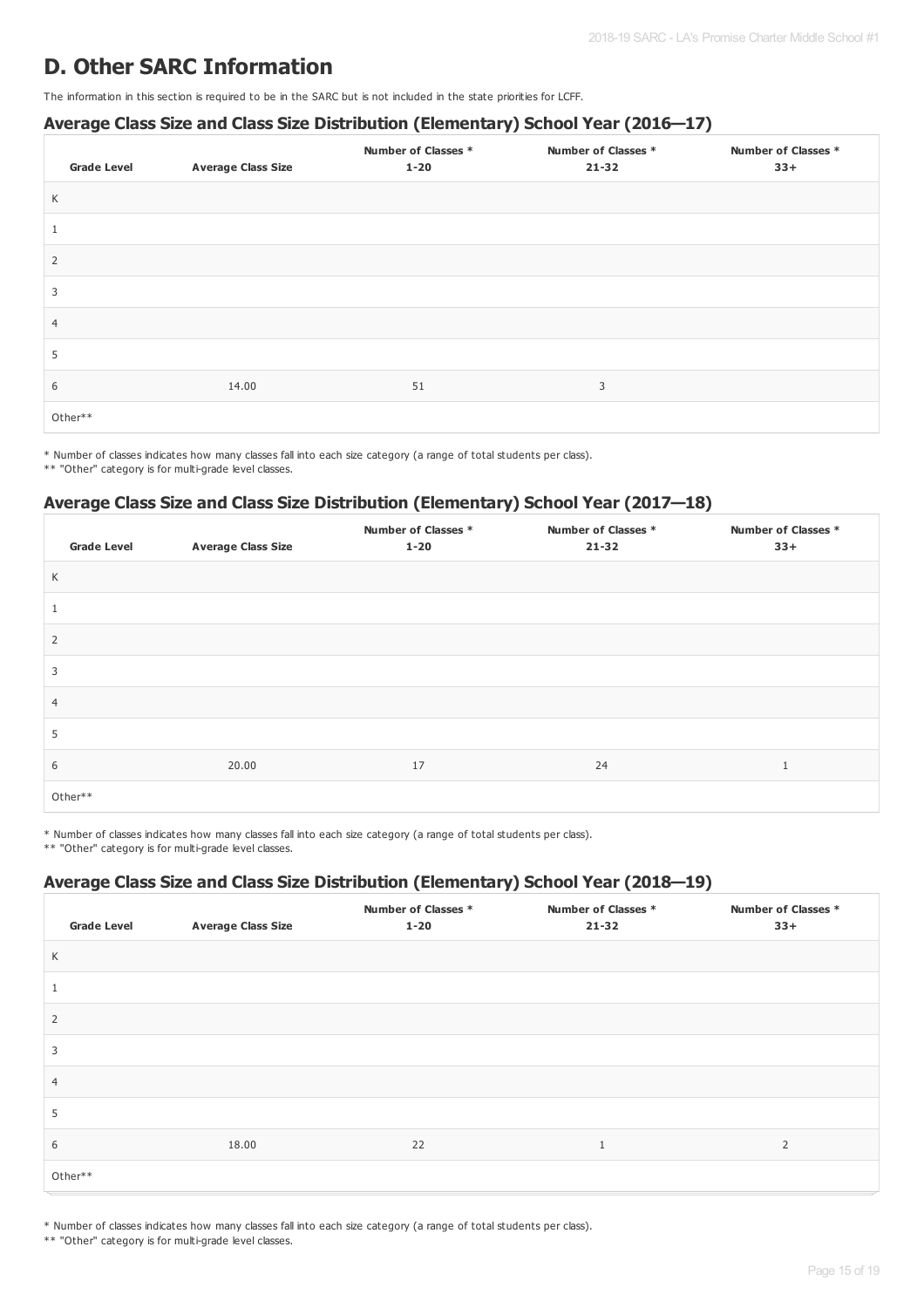2018-19 SARC - LA's Promise Charter Middle School #1<br>Last updated: 2/1/2020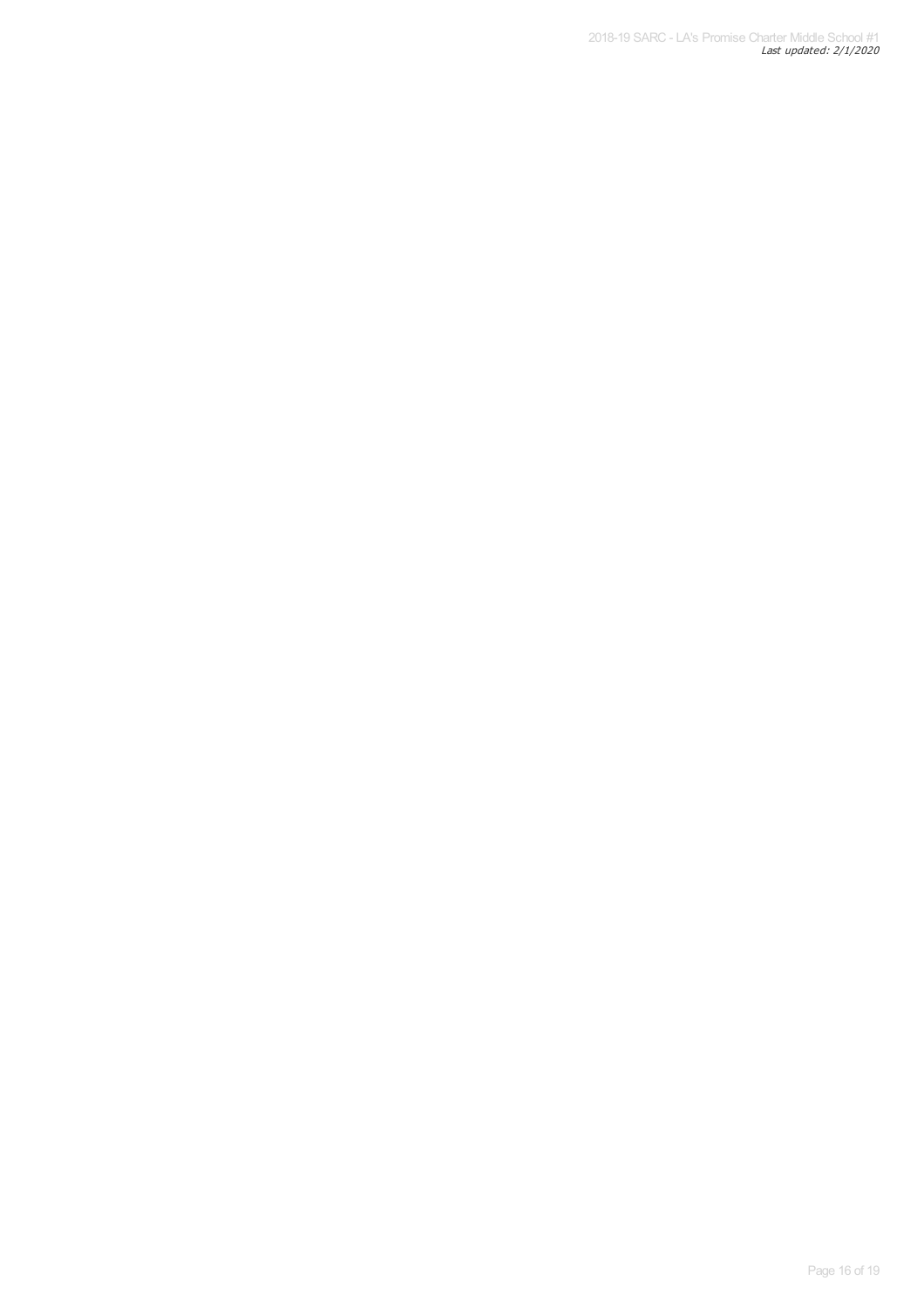#### **Average Class Size and Class Size Distribution (Secondary) (School Year 2016—17)**

| Subject        | <b>Average Class Size</b> | Number of Classes *<br>$1 - 22$ | Number of Classes *<br>23-32 | Number of Classes *<br>$33+$ |
|----------------|---------------------------|---------------------------------|------------------------------|------------------------------|
| English        |                           |                                 |                              |                              |
| Mathematics    |                           |                                 |                              |                              |
| Science        |                           |                                 |                              |                              |
| Social Science |                           |                                 |                              |                              |

\* Number of classes indicates how many classrooms fall into each size category (a range of total students per classroom). At the secondary school level, this information is reported by subject area rather than grade level.

#### **Average Class Size and Class Size Distribution (Secondary) (School Year 2017—18)**

| Subject        | <b>Average Class Size</b> | Number of Classes *<br>$1 - 22$ | Number of Classes *<br>$23 - 32$ | Number of Classes *<br>$33+$ |
|----------------|---------------------------|---------------------------------|----------------------------------|------------------------------|
| English        | 15.00                     | 15                              |                                  |                              |
| Mathematics    | 22.00                     |                                 |                                  |                              |
| Science        | 21.00                     | 3                               |                                  |                              |
| Social Science | 19.00                     | 6                               |                                  |                              |

\* Number of classes indicates how many classrooms fall into each size category (a range of total students per classroom). At the secondary school level, this information is reported by subject area rather than grade level.

## **Average Class Size and Class Size Distribution (Secondary) (School Year 2018—19)**

| Subject        | <b>Average Class Size</b> | Number of Classes *<br>$1 - 22$ | Number of Classes *<br>$23 - 32$ | Number of Classes *<br>$33+$ |
|----------------|---------------------------|---------------------------------|----------------------------------|------------------------------|
| English        | 19.00                     | 21                              |                                  |                              |
| Mathematics    | 21.00                     | 6                               | $\overline{4}$                   |                              |
| Science        | 22.00                     | 4                               | 5                                |                              |
| Social Science | 22.00                     | 4                               | 4                                |                              |

\* Number of classes indicates how many classrooms fall into each size category (a range of total students per classroom). At the secondary school level, this information is reported by subject area rather than grade level.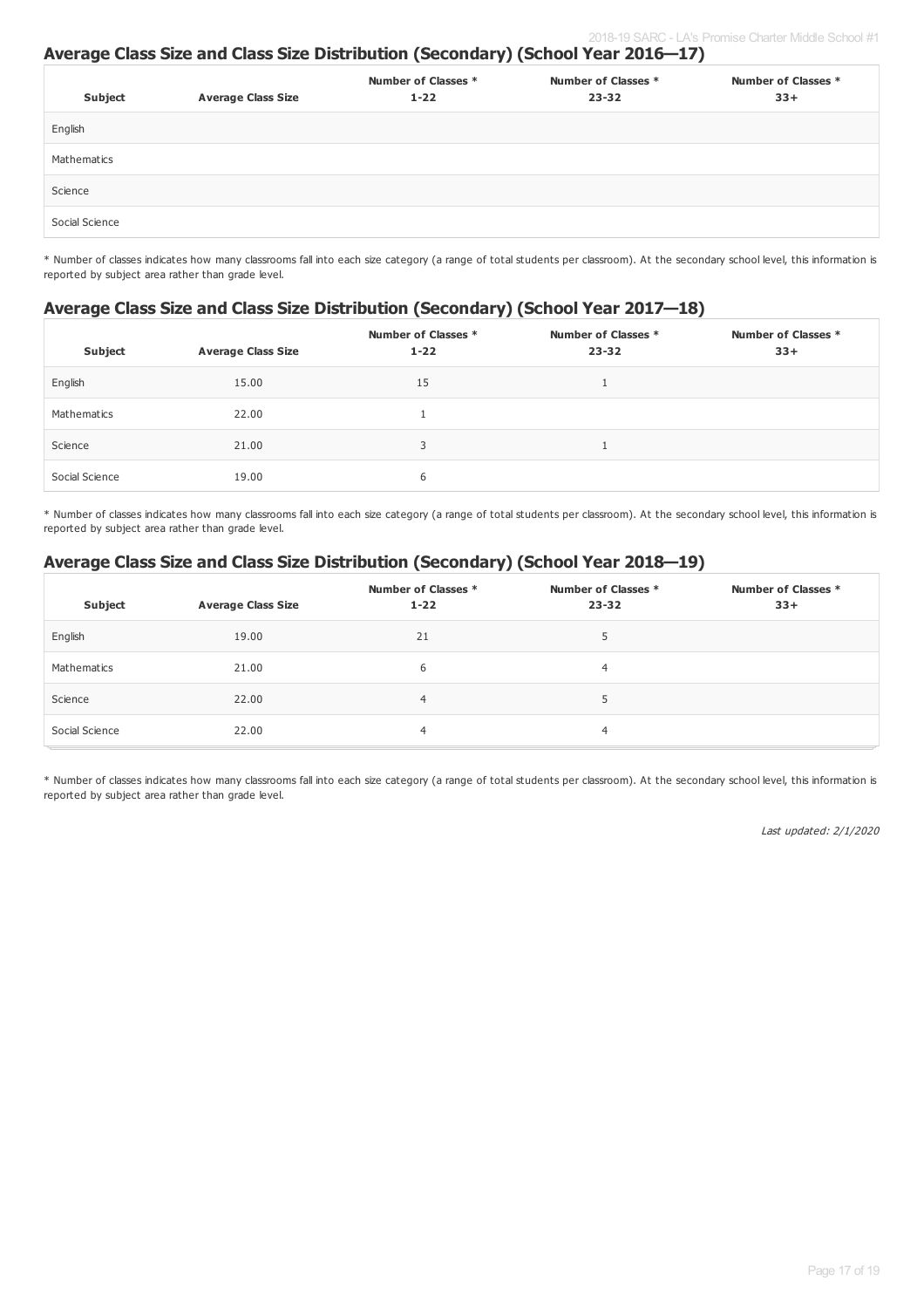2018-19 SARC - LA's Promise Charter Middle School #1

### **Ratio of Academic Counselors to Pupils (School Year 2018—19)**

|             | Title | Ratio** |
|-------------|-------|---------|
| Counselors* |       | 0.00    |

\*One Full Time Equivalent (FTE) equals one staff member working full time; one FTE could also represent two staff members who each work 50 percent of full time. \*\*Average Number of Pupils per Counselor

Last updated: 2/1/2020

## **Student Support Services Staff (School Year 2018—19)**

| <b>Title</b>                                                  | Number of FTE* Assigned to School |
|---------------------------------------------------------------|-----------------------------------|
| Counselor (Academic, Social/Behavioral or Career Development) |                                   |
| Library Media Teacher (Librarian)                             |                                   |
| Library Media Services Staff (Paraprofessional)               |                                   |
| Psychologist                                                  |                                   |
| Social Worker                                                 |                                   |
| Nurse                                                         |                                   |
| Speech/Language/Hearing Specialist                            |                                   |
| Resource Specialist (non-teaching)                            |                                   |
| Other                                                         |                                   |

\*One Full Time Equivalent (FTE) equals one staff member working full time; one FTE could also represent two staff members who each work 50 percent of full time.